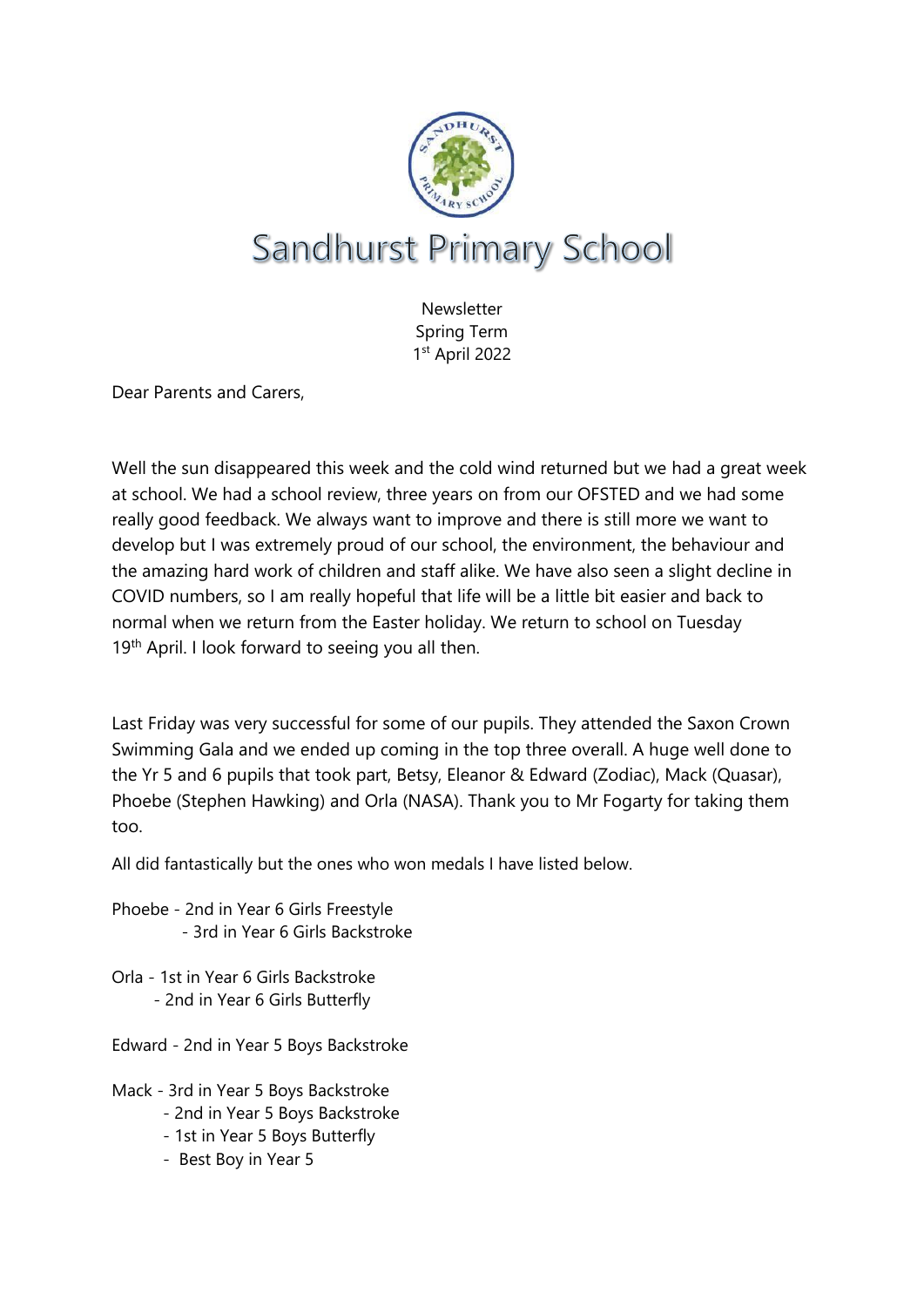Mixed Freestyle - 3rd place in Mixed 5/6 - (Phoebe, Orla, Mack & Edward)

Special mention to Mack who won 'Best Boy in Year 5' too! I have attached a couple of lovely pictures.

### **Learning this week**

This week the Nursery children have been busy planting sunflower seeds and learning what they will need to survive and thrive. They have also been mixing paints to create a marbling effect to decorate their Easter Cards. Children were sound detectives when they had to decide which hidden instrument was being played. Finally, they enjoyed an Easter egg hunt in the outside classroom.

In Reception, the children have been busy writing stories about their imagined minibeast characters. They have had some wonderful ideas and their stories are a delight to read! In other areas of the curriculum, they've enjoyed joining different materials together and creating models from junk. In maths, the children were continuing their learning in addition and learning how to write number sentences.

In Year One This week the children have been creating some amazing artwork in the style of Frida Kahlo, using her 'Watermelons' piece for inspiration. The children have been learning about Frida and how she became an artist. They have also created some brilliant art in the style of Giuseppe Arcimboldo, using fruit to re-create faces. They have experimented with different media, using oil pastels, sketch pencils and paints.

In English/Geography year 2 continued looking at the differences between a non-European country, a European country and the UK. This week the focus was on London and Cairo. Children wrote comparative sentences and produced list of the differences between the two capital cities. In Maths they re-visited addition and representing numbers. Children were able carry out investigations in maths using symbols for adding and also focused on base ten (dots and sticks) and other addition methods such as using a blank number line.

This week Yr 3 found out that Sparky, the sloth, has gone to the beach. They wrote a persuasive letter to convince him to come back. In maths they have been finding 2/4, 3/4s and 2/3s of an amount and counting in fractions. The children have finished their mosaic designs in art using printing sticks. They finished their Romans topic by learning about the features of a Roman town.

This week in maths year 4 have been writing, ordering and comparing decimal numbers. In English they have finished and edited their legend stories. They have also been studying village life in Anglo Saxon times and finding out about Alfred the Great and other rulers of England. They have also finished making their Anglo Saxon Brooches.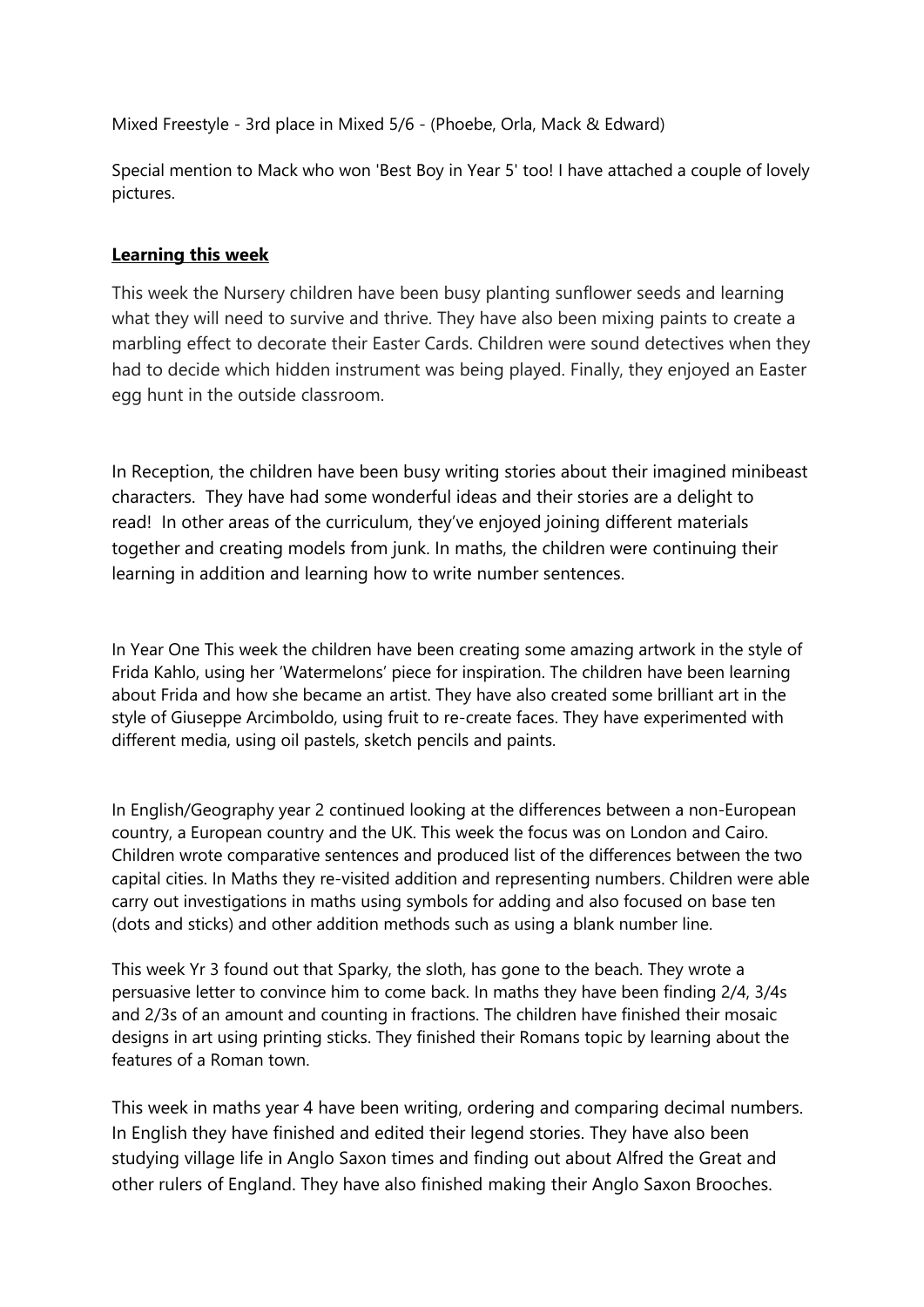ln English, Year 5 have been finding out what a debate is. In groups, the children prepared speeches using persuasive language, evidence and facts to prove their argument. The big Year 5 debate was 'Should deforestation continue in Brazil?' There were representatives from the farming community, the government, indigenous people, loggers, conservationists and scientists. In maths, the children can now recognise and use percentages and are able to convert fractions, decimals and percentages. Draco and Quasar class have enjoyed making Maya masks using paper mache and balloons. Zodiac Class experimented making different sounds on our glockenspiels and they used a repeated melodic ostinato to accompany a song.

This week in maths, year 6 have been learning scale factors, calculating scale factors of objects in the real world. They have completed the topic with an investigation, applying their knowledge of ratio and scale factors, organising their results systematically. In English, year 6 have been busy debating evolutionary scientists and their contributions. Children have discussed their viewpoints coherently, using the evidence they have carefully selected to support their argument. They have ended the topic of evolution and inheritance structuring and writing an essay discussing their most influential scientist to convince their teachers of their viewpoint. In science, year 6 have learnt about the Linnaean system of classification. They have had fun creating their own classification key for Liquorice All Sorts before moving on to create a classification key of different creatures from the animal kingdom. We are all very proud of their hard work this term and wish them all a restful Easter break.

# **Free School Meal Vouchers**

**Supermarket Vouchers for Easter Holidays – Families whose children are entitled to free school meals will be emailed supermarket vouchers from evouchers.com as previously. You should receive the email on Saturday, 2/4/22.**

# **Vaccinations for 5 – 11 Year Olds**

The NHS vaccination programme will begin to roll out to all children aged between 5 and 11 this April, in line with advice set out by the Joint Committee on [Vaccination](https://www.gov.uk/government/publications/priority-groups-for-coronavirus-covid-19-vaccination-advice-from-the-jcvi-30-december-2020/joint-committee-on-vaccination-and-immunisation-advice-on-priority-groups-for-covid-19-vaccination-30-december-2020) and [Immunisation](https://www.gov.uk/government/publications/priority-groups-for-coronavirus-covid-19-vaccination-advice-from-the-jcvi-30-december-2020/joint-committee-on-vaccination-and-immunisation-advice-on-priority-groups-for-covid-19-vaccination-30-december-2020) (JCVI). The vaccinations will be offered at **vaccination centres/community settings** and **not at schools**. Please see the attached letter and poster to be circulated to parents and carers signposting and sharing information ahead of the half-term as the clinics commence on Monday 4<sup>th</sup> April 2022.

# **Easter Holiday Project**

We are going to hold our annual Easter Egg Competition again this year. But as Easter is right at the end of our holiday we decided to hold the competition immediately when we come back. It then gives your children the whole holiday to be as creative as they wish.